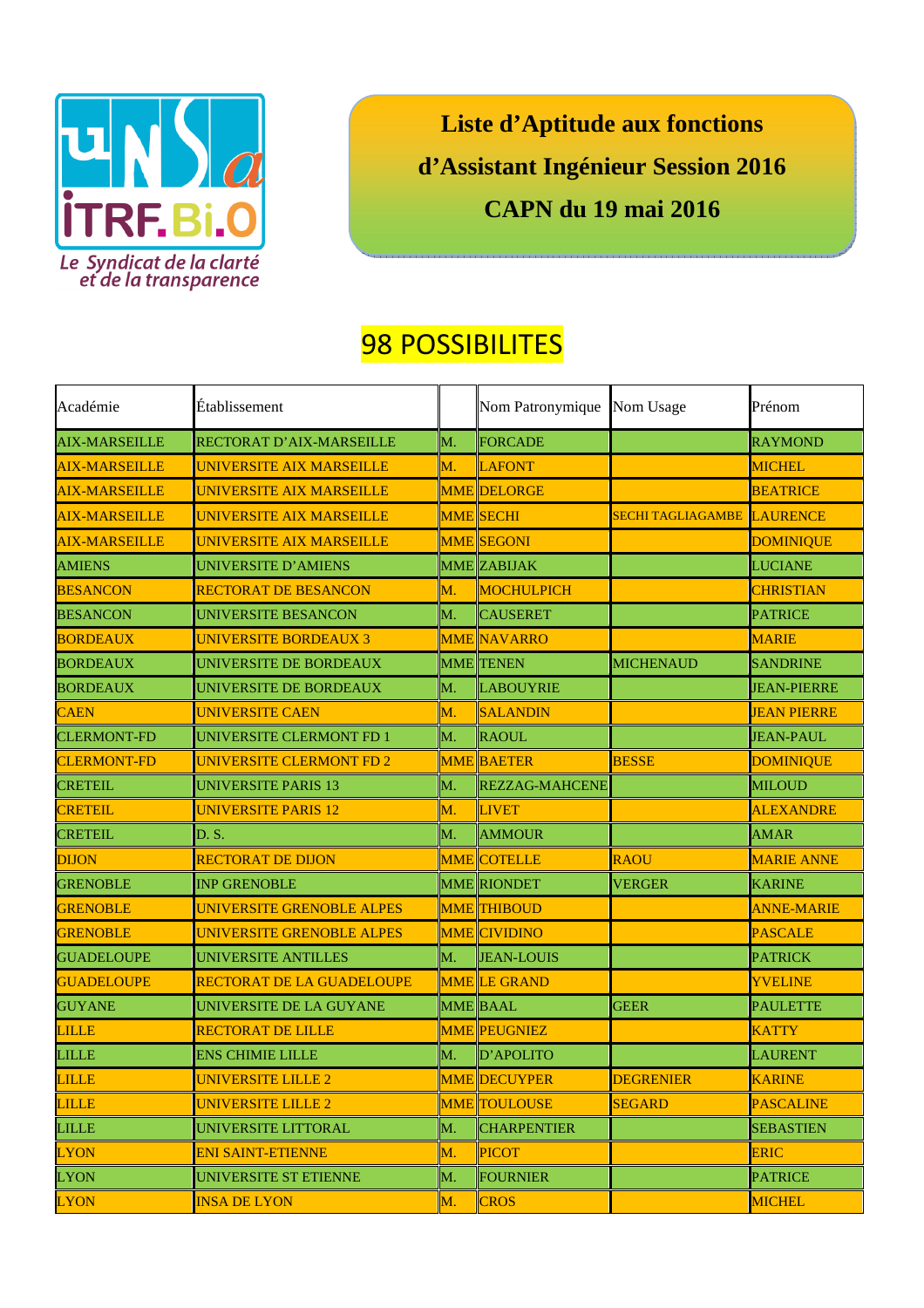| <b>LYON</b>          | <b>UNIVERSITE LYON 1</b>            | M.                | <b>DUCHAMP</b>        |                 | <b>CHRISTIAN</b>  |
|----------------------|-------------------------------------|-------------------|-----------------------|-----------------|-------------------|
| <b>LYON</b>          | <b>UNIVERSITE LYON 1</b>            | M.                | <b>RISLER</b>         |                 | <b>ARNAUD</b>     |
| <b>MONTPELLIER</b>   | <b>RECTORAT DE MONTPELLIER</b>      | M.                | <b>SIINO</b>          |                 | <b>DANIEL</b>     |
| <b>MONTPELLIER</b>   | <b>UNIVERSITE MONTPELLIER 3</b>     | MME <sub>PY</sub> |                       | <b>GASTAL</b>   | <b>DENISE</b>     |
| <b>MONTPELLIER</b>   | <b>UNIVERSITE MONTPELLIER 3</b>     |                   | <b>MME BESSON</b>     |                 | <b>ODILE</b>      |
| <b>MONTPELLIER</b>   | UNIVERSITE MONTPELLIER              | M.                | <b>CANO</b>           |                 | <b>FABRICE</b>    |
| <b>MONTPELLIER</b>   | UNIVERSITE MONTPELLIER              |                   | <b>MME ZURITA</b>     | <b>COUTARD</b>  | <b>ISABELLE</b>   |
| <b>NANCY-METZ</b>    | UNIVERSITE DE LORRAINE              | M.                | <b>SAULNIER</b>       |                 | <b>FRANCK</b>     |
| <b>NANCY-METZ</b>    | <b>UNIVERSITE DE LORRAINE</b>       | M.                | <b>DEL REY</b>        |                 | <b>REGIS</b>      |
| NANCY-METZ           | UNIVERSITE DE LORRAINE              |                   | <b>MME</b> FREIS      | <b>VIVIER</b>   | <b>MACHA</b>      |
| <b>NANCY-METZ</b>    | UNIVERSITE DE LORRAINE              |                   | <b>MME SAULLET</b>    | <b>GOURET</b>   | <b>LAURENCE</b>   |
| <b>NANTES</b>        | <b>RECTORAT DE NANTES</b>           |                   | <b>MME SURGET</b>     |                 | <b>GAETE</b>      |
| <b>NANTES</b>        | <b>UNIVERSITE NANTES</b>            | M.                | <b>ROBIOU DU PONT</b> |                 | <b>THIBAUT</b>    |
| <b>NANTES</b>        | <b>UNIVERSITE ANGERS</b>            |                   | <b>MME HERAUD</b>     | <b>CLEMENT</b>  | <b>NATHALIE</b>   |
| <b>NANTES</b>        | <b>UNIVERSITE ANGERS</b>            |                   | <b>MME MARTINHO</b>   | <b>VINCENT</b>  | <b>ELSA</b>       |
| <b>NANTES</b>        | <b>UNIVERSITE LE MANS</b>           | M.                | <b>RENARD</b>         |                 | <b>STANISLAS</b>  |
| <b>NICE</b>          | <b>OBSERVATOIRE COTE D'AZUR</b>     | М.                | <b>VERNET</b>         |                 | <b>DAVID</b>      |
| <b>NICE</b>          | <b>UNIVERSITE NICE</b>              |                   | <b>MME SCHEIT</b>     |                 | <b>DAHLIA</b>     |
| <b>NICE</b>          | <b>UNIVERSITE NICE</b>              |                   | MME ADAM              |                 | <b>CARINE</b>     |
| <b>ORLEANS-TOURS</b> | <b>UNIVERSITE TOURS</b>             |                   | <b>MME DEVERS</b>     |                 | <b>SEVERINE</b>   |
| <b>ORLEANS-TOURS</b> | <b>RECTORAT D'ORLEANS</b>           |                   | <b>MME DAUBA</b>      |                 | <b>NATHALIE</b>   |
| <b>ORLEANS-TOURS</b> | UNIVERSITE ORLEANS                  |                   | <b>MME TARKANY</b>    |                 | <b>SAMIRA</b>     |
| <b>PARIS</b>         | <b>UNIVERSITE PARIS 9</b>           |                   | <b>MME FOUQUET</b>    |                 | <b>JOSIANE</b>    |
| <b>PARIS</b>         | <b>UNIVERSITE PARIS 5</b>           |                   | <b>MME ESTOR</b>      |                 | <b>VANESSA</b>    |
| <b>PARIS</b>         | <b>UNIVERSITE PARIS 5</b>           | M.                | <b>LENNE</b>          |                 | <b>FREDERIC</b>   |
| <b>PARIS</b>         | <b>UNIVERSITE PARIS 6</b>           |                   | <b>MME MACQUART</b>   | <b>BLAISE</b>   | <b>ANNICK</b>     |
| <b>PARIS</b>         | <b>UNIVERSITE PARIS 6</b>           | M.                | <b>LE GARNEC</b>      |                 | <b>CLAUDE</b>     |
| <b>PARIS</b>         | UNIVERSITE PARIS 7                  |                   | <b>MME VALAT</b>      | <b>BODIN</b>    | <b>SOPHIE</b>     |
| <b>PARIS</b>         | <b>UNIVERSITE PARIS 7</b>           |                   | <b>MME BENNEGENT</b>  | <b>VENISSE</b>  | <b>LAURENCE</b>   |
| <b>PARIS</b>         | ADMINISTRATION CENTRALE MEN         |                   | <b>MME MALASSIS</b>   |                 | <b>MARTINE</b>    |
| <b>PARIS</b>         | <b>ADMINISTRATION CENTRALE MEN</b>  | M.                | <b>VOIRET</b>         |                 | <b>FREDERIC</b>   |
| <b>PARIS</b>         | <b>ENSAM PARIS</b>                  | M.                | <b>JAUPART</b>        |                 | <b>DIMITRI</b>    |
| <b>PARIS</b>         | <b>RECTORAT DE PARIS</b>            |                   | <b>MME MAYNE</b>      |                 | <b>VALERIE</b>    |
| <b>PARIS</b>         | <b>CNAM PARIS</b>                   |                   | <b>MME PELTIER</b>    | <b>THIEULON</b> | <b>ANNIE</b>      |
| <b>PARIS</b>         | <b>CNAM PARIS</b>                   |                   | <b>MME BERLU</b>      | <b>MOREL</b>    | <b>CHRISTIANE</b> |
| <b>PARIS</b>         | <b>COLLEGE DE FRANCE PARIS</b>      | M.                | <b>EZAN</b>           |                 | <b>PASCAL</b>     |
| <b>PARIS</b>         | <b>INALCO PARIS</b>                 | M.                | <b>HERVOUET</b>       |                 | <b>PAUL</b>       |
| <b>PARIS</b>         | MUSEUM NAT HIST NATUREL PARIS M.    |                   | <b>BOUGREAU</b>       |                 | <b>GILLES</b>     |
| <b>PARIS</b>         | <b>OBSERVATOIRE DE PARIS</b>        | M.                | <b>MARCHET</b>        |                 | <b>FABRICE</b>    |
| <b>PARIS</b>         | MIN SANTE SPORT JEUNESSE EPVA       | M.                | <b>BLAVY</b>          |                 | <b>MARC JEAN</b>  |
| <b>POITIERS</b>      | <b>RECTORAT DE POITIERS</b>         | М.                | <b>AL QADIRI</b>      |                 | <b>MOHAMED</b>    |
| <b>POITIERS</b>      | <b>ENS MECAN AEROTECHN POITIERS</b> | M.                | <b>THOMAS</b>         |                 | <b>YANN</b>       |
| <b>POITIERS</b>      | <b>UNIVERSITE POITIERS</b>          | М.                | <b>MAGAUD</b>         |                 | <b>CHRISTOPHE</b> |
| <b>POITIERS</b>      | <b>CENTRE NAT ENSEIG A DISTANCE</b> |                   | <b>MME LEFEBVRE</b>   | <b>LELLI</b>    | <b>MARTINE</b>    |
| <b>REIMS</b>         | <b>UNIV. TECHNOLOGIE TROYES</b>     | M.                | <b>DIDON</b>          |                 | <b>OLIVIER</b>    |
| <b>RENNES</b>        | <b>ENI BREST</b>                    | M.                | <b>BERDER</b>         |                 | <b>CHRISTOPHE</b> |